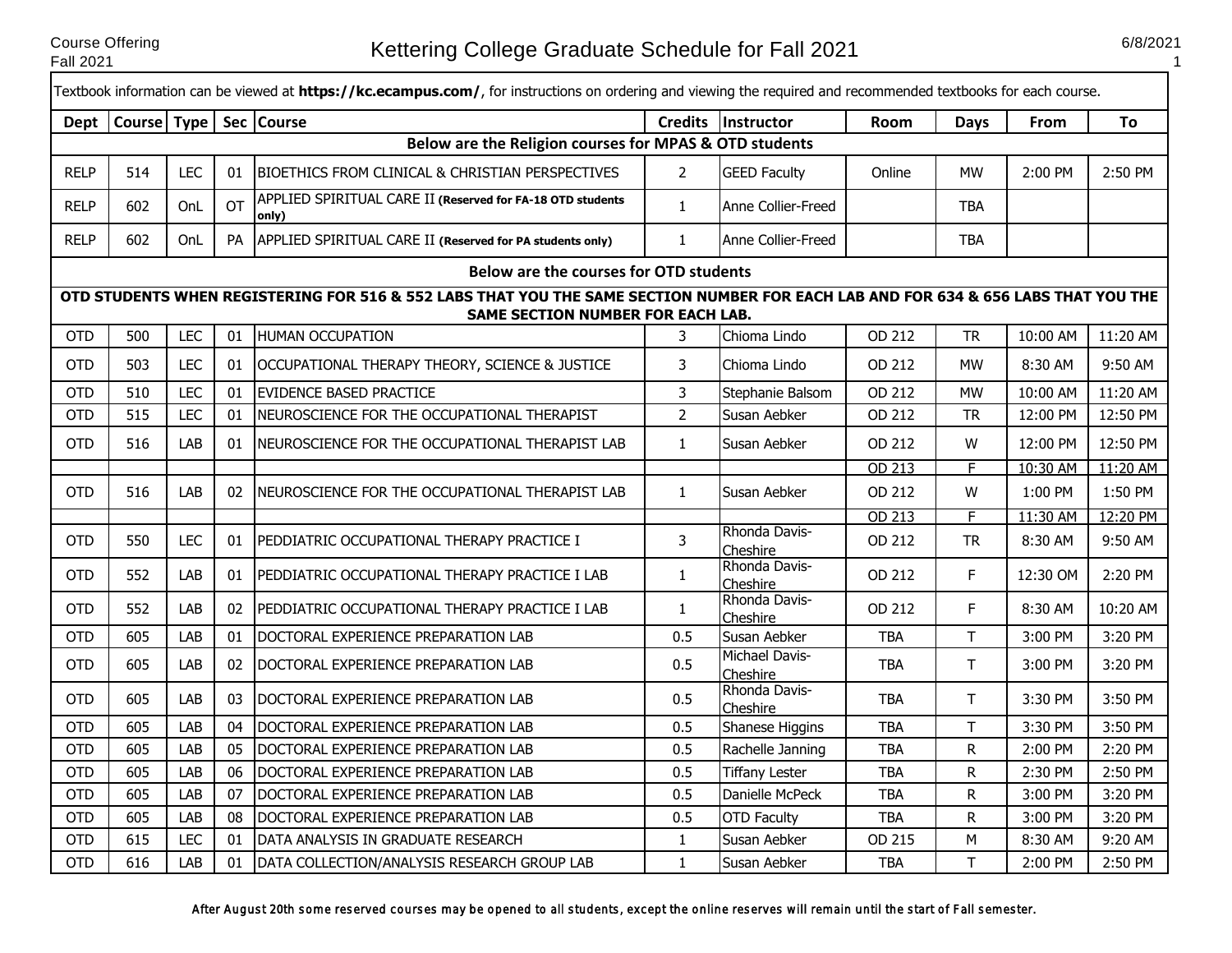┎

2

|             |               |             |    | Textbook information can be viewed at <b>https://kc.ecampus.com/</b> , for instructions on ordering and viewing the required and recommended textbooks for each course. |                |                                           |                      |                      |             |          |
|-------------|---------------|-------------|----|-------------------------------------------------------------------------------------------------------------------------------------------------------------------------|----------------|-------------------------------------------|----------------------|----------------------|-------------|----------|
| <b>Dept</b> | Course   Type |             |    | Sec   Course                                                                                                                                                            | <b>Credits</b> | <b>Instructor</b>                         | Room                 | <b>Days</b>          | <b>From</b> | To       |
| <b>OTD</b>  | 616           | LAB         | 01 | DATA COLLECTION/ANALYSIS RESEARCH GROUP LAB                                                                                                                             | $\mathbf{1}$   | Rachelle Janning                          | <b>TBA</b>           | $\mathsf T$          | 2:00 PM     | 2:50 PM  |
| <b>OTD</b>  | 616           | LAB         | 01 | DATA COLLECTION/ANALYSIS RESEARCH GROUP LAB                                                                                                                             | $\mathbf{1}$   | <b>Tiffany Lester</b>                     | <b>TBA</b>           | T                    | 2:00 PM     | 2:50 PM  |
| <b>OTD</b>  | 616           | LAB         | 01 | DATA COLLECTION/ANALYSIS RESEARCH GROUP LAB                                                                                                                             | $\mathbf{1}$   | Chioma Lindo                              | <b>TBA</b>           | $\mathsf T$          | 2:00 PM     | 2:50 PM  |
| <b>OTD</b>  | 616           | LAB         | 01 | DATA COLLECTION/ANALYSIS RESEARCH GROUP LAB                                                                                                                             | $\mathbf{1}$   | Danielle McPeck                           | <b>TBA</b>           | $\mathsf{T}$         | 2:00 PM     | 2:50 PM  |
| <b>OTD</b>  | 633           | <b>LEC</b>  | 01 | OT PRACTICE WITH PSYCHOSOCIAL CONDITIONS                                                                                                                                | 3              | Shanese Higgins                           | OD 215               | <b>MW</b>            | 1:30 PM     | 2:50 PM  |
| <b>OTD</b>  | 634           | LAB         | 01 | OT PRACTICE WITH PSYCHOSOCIAL CONDITIONS LAB                                                                                                                            | $\mathbf{1}$   | Shanese Higgins                           | OD 215               | <b>TR</b>            | 11:30 AM    | 12:20 PM |
| <b>OTD</b>  | 634           | LAB         | 02 | OT PRACTICE WITH PSYCHOSOCIAL CONDITIONS LAB                                                                                                                            | $\mathbf{1}$   | Shanese Higgins                           | OD 215               | <b>TR</b>            | 1:00 PM     | 1:50 PM  |
| <b>OTD</b>  | 650           | <b>LEC</b>  | 01 | OT PRACTICE W/ ADULT ORTHOPEDIC CONDITIONS                                                                                                                              | 3              | i <sup>v</sup> iichael Davis-<br>Chochiro | OD 215               | <b>MW</b>            | 12:00 PM    | 1:20 PM  |
| <b>OTD</b>  | 656           | LAB         | 01 | OT PRACTICE W/ ADULT ORTHOPEDIC CONDITIONS LAB                                                                                                                          | $\mathbf{1}$   | Michael Davis-<br>Cheshire                | OD 215               | <b>TR</b>            | 8:30 AM     | 9:20 AM  |
| <b>OTD</b>  | 656           | LAB         | 02 | OT PRACTICE W/ ADULT ORTHOPEDIC CONDITIONS LAB                                                                                                                          | $\mathbf{1}$   | Michael Davis-<br>Cheshire                | OD 215               | <b>TR</b>            | 10:00 AM    | 10:50 AM |
| <b>OTD</b>  | 665           | <b>CLIN</b> | 01 | LEVEL I FIELDWORK: PSYCHOSOCIAL                                                                                                                                         | $\mathbf{1}$   | Danielle McPeck                           | OD 215               | M                    | 9:30 AM     | 10:20 AM |
|             |               |             |    |                                                                                                                                                                         |                |                                           | <b>Clinical Site</b> | F                    | 8:30 AM     | 3:00 PM  |
| <b>OTD</b>  | 691           | <b>LEC</b>  | 01 | PEDIATRIC CASE APPLICATION AND EXAM                                                                                                                                     | $\mathbf{1}$   | Susan Aebker                              | OD 215               | W                    | 8:30 AM     | 9:20 AM  |
| <b>OTD</b>  | 755           | <b>LEC</b>  | 01 | MEDICAL CONDITIONS                                                                                                                                                      | 3              | <b>Tiffany Lester</b>                     | OD 215               | w                    | 9:30 AM     | 11:20 AM |
| <b>OTD</b>  | 761           | <b>CLIN</b> | 01 | LEVEL II FIELDWORK B                                                                                                                                                    | 6              | Danielle McPeck                           | <b>Clinical Site</b> | <b>MTWRF</b>         | $9:00$ AM   | 5:00 PM  |
| <b>OTD</b>  | 845           | <b>HYB</b>  | 11 | OCCUPATIONAL THERAPY SERVICE MANAGEMENT II                                                                                                                              | $\mathbf{1}$   | Rachelle Janning                          |                      | Online               |             |          |
| <b>OTD</b>  | 891           | <b>HYB</b>  | 01 | Meeting on campus from Nov. 29 through Dec. 16<br><b>COMPREHENSIVE EXAM</b>                                                                                             | $\mathbf{1}$   | Danielle McPeck                           |                      | <b>TBA</b><br>Online |             |          |
|             |               |             |    | Meeting on campus from Nov. 29 through Dec. 16                                                                                                                          |                |                                           |                      | <b>TBA</b>           |             |          |
|             |               |             |    | <b>Below are the courses for MPAS students</b>                                                                                                                          |                |                                           |                      |                      |             |          |
| <b>PHAS</b> | 508           | <b>HYB</b>  | 01 | <b>EVIDENCE BASED MEDICINE</b>                                                                                                                                          | $\mathbf{1}$   | Sarah Brandell                            | Polen<br>Classrom    | <b>MTWRF</b>         | 8:00 AM     | 4:20 PM  |
| <b>PHAS</b> | 516           | <b>LEC</b>  | 01 | <b>CMM ENT</b>                                                                                                                                                          | 3              | <b>Christine Marriott</b>                 |                      | <b>TBA</b>           |             |          |
| <b>PHAS</b> | 517           | <b>LEC</b>  | 01 | CMM CARDIOVASCULAR MEDICINE                                                                                                                                             | 9              | Pamela Wireman                            |                      | <b>TBA</b>           |             |          |
| <b>PHAS</b> | 522           | <b>LEC</b>  | 01 | CMM ENDORINOLOGY                                                                                                                                                        | $\overline{3}$ | Sarah Brandell                            |                      | <b>TBA</b>           |             |          |
| <b>PHAS</b> | 529           | <b>LEC</b>  | 01 | <b>CMM NEPHROLOGY</b>                                                                                                                                                   | $\overline{3}$ | <b>Alison Guise</b>                       |                      | <b>TBA</b>           |             |          |
| <b>PHAS</b> | 571           | <b>LEC</b>  | 01 | CMM INFECTIOUS DISEASE                                                                                                                                                  | $\overline{2}$ | Jill Gulczinski                           |                      | <b>TBA</b>           |             |          |
| <b>PHAS</b> | 632           | OnL         | 01 | HLTH POLICY, PUB HLTH & PA PROF PRACTICE I                                                                                                                              | 0.5            | Vanessa Rogers                            |                      | Online               |             |          |
| <b>PHAS</b> | 637           | OnL         | 11 | <b>CAPSTONE PREP</b>                                                                                                                                                    | $\mathbf{1}$   | Elizabeth Diem                            |                      | Online               |             |          |
| <b>PHAS</b> | 642           | <b>CLIN</b> | 01 | ADULT INPATIENT MEDICINE CLINICAL ROTATION                                                                                                                              | 3              | Vanessa Rogers                            | <b>Clinical Site</b> | <b>MTWRF</b>         | 8:00 AM     | 5:00 PM  |
| <b>PHAS</b> | 643           | <b>CLIN</b> | 01 | FAMILY MEDICINE CLINICAL ROTATION                                                                                                                                       | 3              | Vanessa Rogers                            | <b>Clinical Site</b> | <b>TBA</b>           |             |          |
| <b>PHAS</b> | 644           | <b>CLIN</b> | 01 | SURGERY CLINICAL ROTATION                                                                                                                                               | 3              | Vanessa Rogers                            | <b>Clinical Site</b> | <b>TBA</b>           |             |          |
| <b>PHAS</b> | 645           | <b>CLIN</b> | 01 | BEHAVIORAL MEDICINE CLINICAL ROTATION                                                                                                                                   | 3              | Vanessa Rogers                            | <b>Clinical Site</b> | <b>TBA</b>           |             |          |
| <b>PHAS</b> | 646           | <b>CLIN</b> | 01 | PEDIATRICS CLINICAL ROTATION                                                                                                                                            | 3              | Vanessa Rogers                            | <b>Clinical Site</b> | <b>TBA</b>           |             |          |

After August 20th some reserved courses may be opened to all students, except the online reserves will remain until the start of Fall semester.